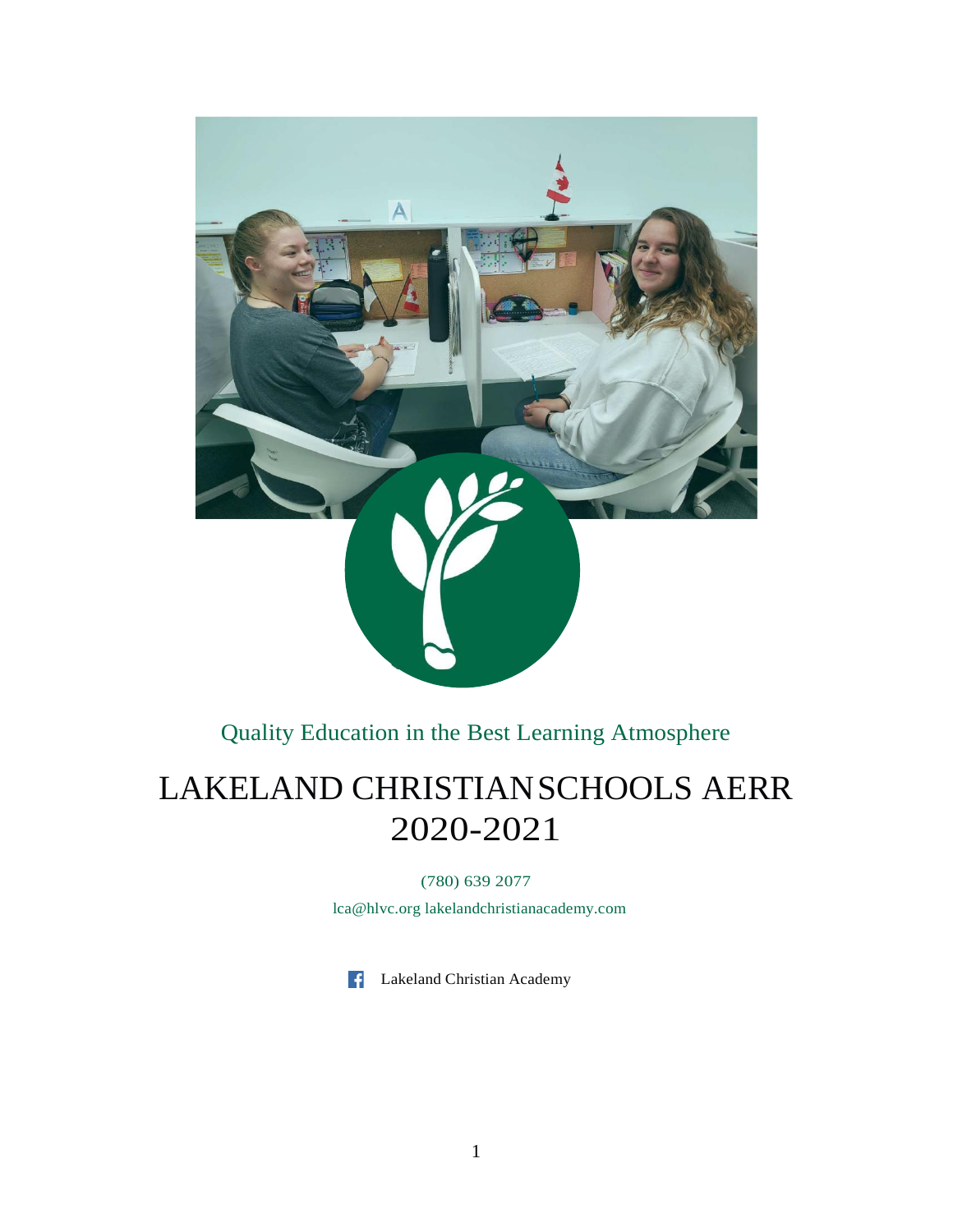## **Accountability Statement**

The Annual Education Results Report for Lakeland Christian Academy for the 2020/2021 was prepared under the direction of the Board of directors in accordance with the responsibilities under the Education Act and the Fiscal Planning and Transparency Act. The Board is committed to using the results in this report, to the best of its abilities, to improve outcomes for students and to ensure that all students in the school authority can acquire the knowledge, skills and attitudes they need to be successful and contributing members of society.

This Annual Education Results Report for 2020/2021 was approved by the Board on Nov 29, 2021

### **Student Success**

The educational philosophy of Lakeland Christian Schools depends upon the Bible to provide the viewpoint for interpreting any subject or any school activity. The mandate for Christian education comes from God's command that children are to be taught to love God and give Him pre-eminence in their lives, and that parents are responsible for the total education of their children (Deuteronomy 6). The teacher represents the parents during the school day but does not relieve parents of their educational responsibilities to their children.

Student success requires age appropriate development in several areas including knowledge, skills, godly character, healthy relationships, emotional resilience, and social responsibility. Achievement is influenced by many factors and does not always result in measurable outcomes. Local assurance of student growth and success is achieved by reporting those items that are measurable and communicating the programs and supports that are reasonably expected to achieve growth in domains that are less conducive to quantitative measure

## **About Us**

Lakeland Christian Academy resides in Cold Lake, Alberta. We offer a small student/teacher ratio with programming from Kindergarten to Grade 12 that uses a multimedia rich individualized learning program that is well suited to meet the needs of our students. We provide individual programs for students that have a wide range of abilities, from the gifted to those with learning challenges. Our program emphasizes discipline, individual, moral responsibility, parental involvement, and purpose found in a loving God and in Biblical truth.

Lakeland Christian Academy is guided by its mission, vision, and faith. All our of our programs and initiatives are evaluated through this lens while keeping the spirit of excellence and success of our students in mind.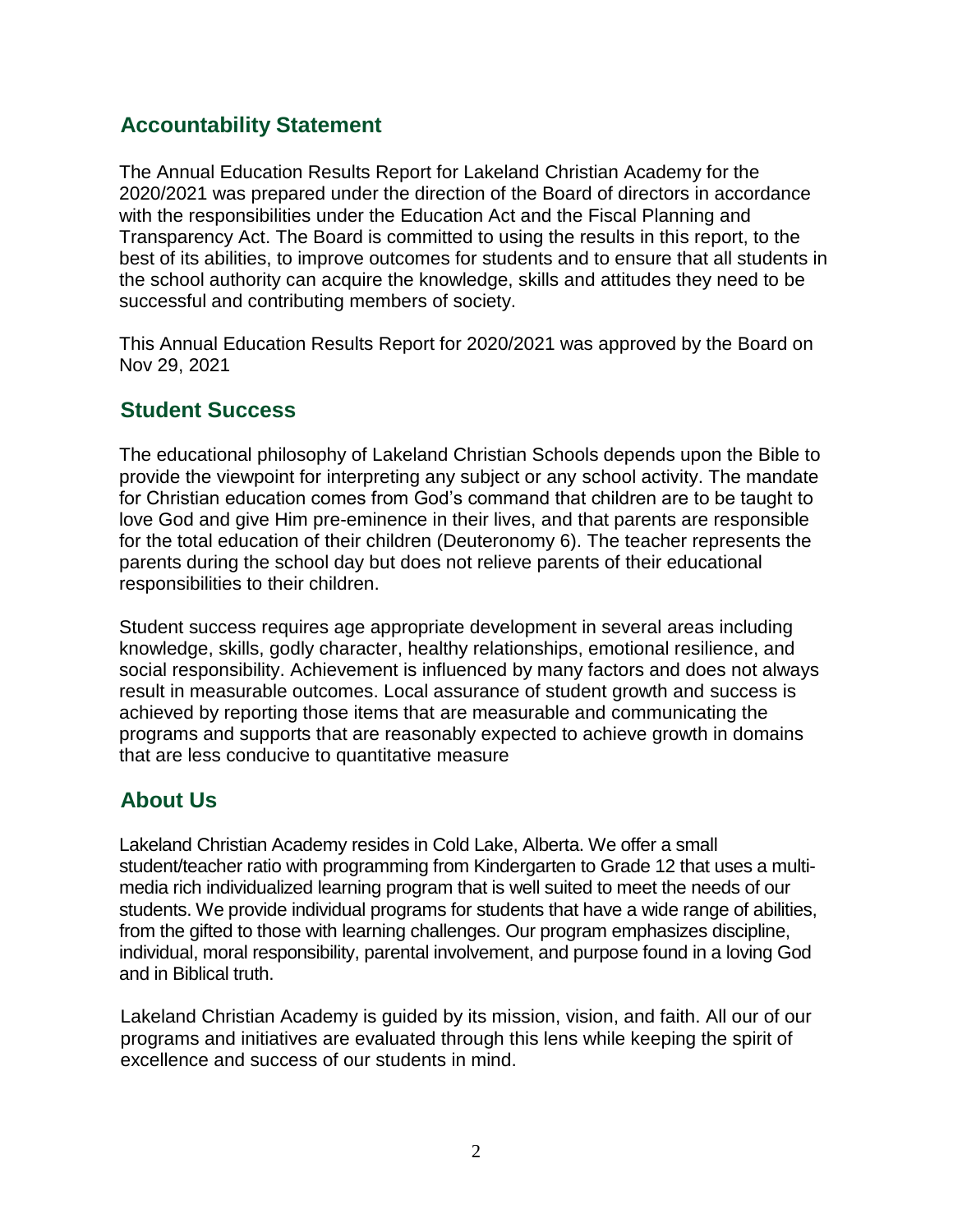### **Student Success**

|                                                                                                                                                                               | <b>Lakeland Christian</b><br><b>Academy Results</b> |                                      |                                      | <b>Provincial Results</b>       |                               |                                      | <b>Evaluation</b> |                   |                  |
|-------------------------------------------------------------------------------------------------------------------------------------------------------------------------------|-----------------------------------------------------|--------------------------------------|--------------------------------------|---------------------------------|-------------------------------|--------------------------------------|-------------------|-------------------|------------------|
| <b>Performance Measure</b>                                                                                                                                                    | <b>Current</b><br><b>Result</b>                     | <b>Prev</b><br>Year<br><b>Result</b> | Prev <sub>3</sub><br>Year<br>Average | <b>Current</b><br><b>Result</b> | Prev<br>Year<br><b>Result</b> | Prev <sub>3</sub><br>Year<br>Average | <b>Achievemen</b> | Improvement       | <b>Overall</b>   |
| Percentage of teachers, parents<br>land students who are satisfied<br>that students model the<br>characteristics of active<br>citizenship.                                    | 100.0                                               | 98.4                                 | 98.4                                 | 83.2                            | 83.3                          | 83.0                                 | <b>Very High</b>  | <b>Maintained</b> | <b>Excellent</b> |
| Percentage of teachers and<br>parents who agree that students<br>are taught attitudes and<br>behaviours that will make them<br>successful at work when they<br>finish school. | $\star$                                             | 100.0                                | $\star$                              | 83.0                            | 84.1                          | 85.7                                 | <b>Very High</b>  | <b>Maintained</b> | <b>Excellent</b> |

#### **Comment on Results**

- The mission and values of the school are foundational to developing the characteristics of active citizenship. We incorporate the highest principles of Christian leadership, self-discipline, individual responsibility, personal integrity, and good citizenship in everything we do.
- We have put an emphasis on helping the students understand the principals of active citizenship and preparing them to influence positive change in their world through focus on excellence in character, moral, and ethical development.
- We emphasize a strong work ethic in the classroom as well as in work experience programs, Registered Apprenticeship Programs, and community service. Students are expected to do their best and meet deadlines.
- Everything we do is done within the context of our faith, therefore we are able to equip our students to be engaged and ethical citizens.



#### **Strategies**

- Incorporate the highest principles of Christian leadership, self-discipline, individual responsibility, personal integrity, and good citizenship in everything we do.
- Teach and maintain standards of behaviour in the Learning Centre and playground through modelling respect, kindness, and a genuine regard for each student and staff members.
- Continue teaching students the importance of being involved in their church and community.
- Encourage students to participate in provincial, interprovincial, and international student competitions where they can expand their learning by goal setting, trying new things, being involved in platform evets where they must speak in front of a group of people, and meeting others from around the world (learning about their cultures).
- Continue giving students career counselling and making them aware of the skills needed for post-secondary programs or out in the workplace.
- Emphasize citizenship responsibility components of school modules.

Note:

<sup>1.</sup> Data values have been suppressed where the number of respondents/students is fewer than 6. Suppression is marked with an asterisk (\*).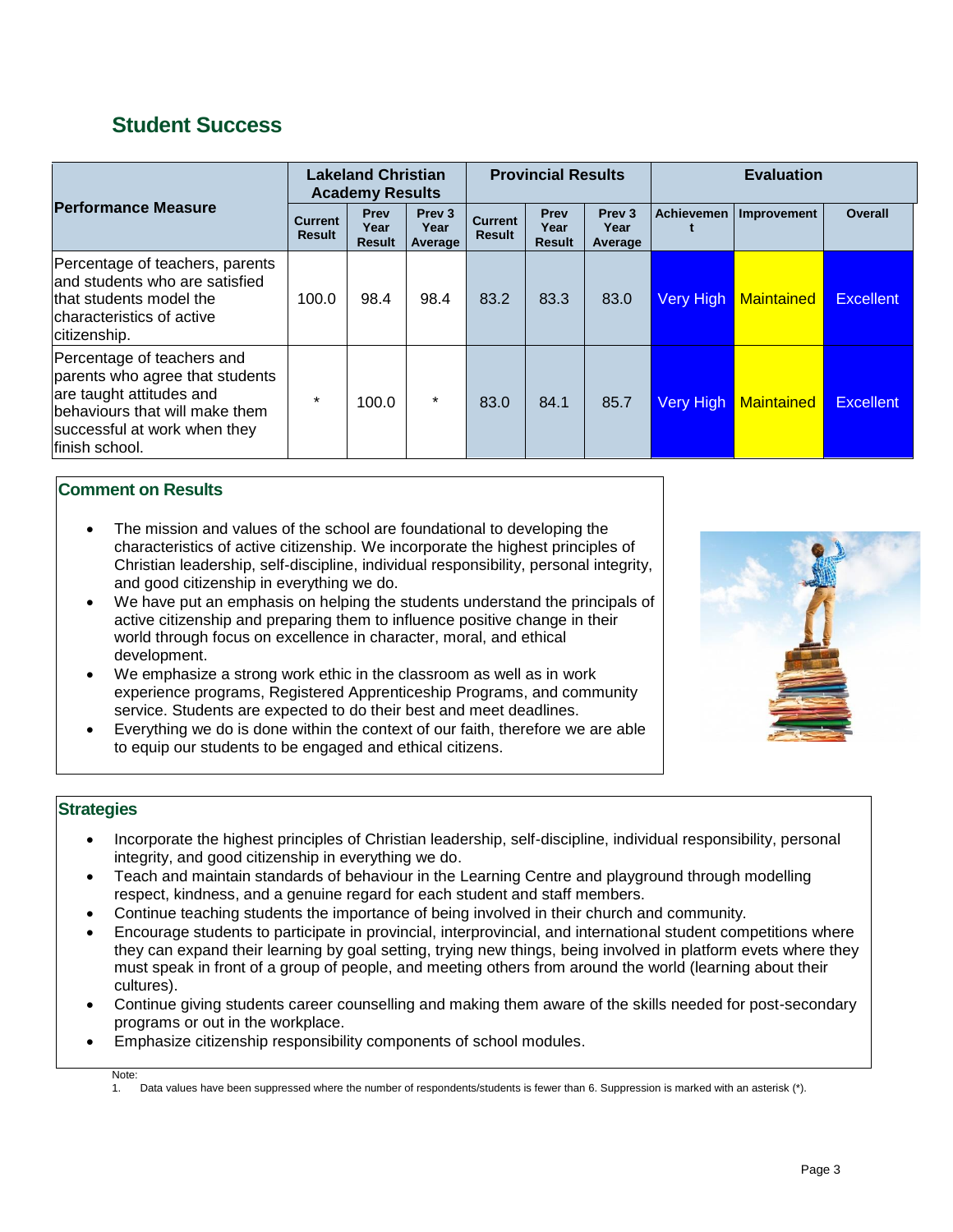|                                                                                                                                                          |                                 | <b>Lakeland Christian</b><br><b>Academy Results</b> |                                      |                                 | <b>Provincial Results</b>     |                                      |           | <b>Evaluation</b>        |                  |
|----------------------------------------------------------------------------------------------------------------------------------------------------------|---------------------------------|-----------------------------------------------------|--------------------------------------|---------------------------------|-------------------------------|--------------------------------------|-----------|--------------------------|------------------|
| <b>Performance Measure</b>                                                                                                                               | <b>Current</b><br><b>Result</b> | Prev<br>Year<br><b>Result</b>                       | Prev <sub>3</sub><br>Year<br>Average | <b>Current</b><br><b>Result</b> | Prev<br>Year<br><b>Result</b> | Prev <sub>3</sub><br>Year<br>Average |           | Achievemen   Improvement | Overall          |
| Percentage of teacher and<br>parent satisfaction that students<br>demonstrate the knowledge,<br>skills and attitudes necessary for<br>lifelong learning. | 90.0                            | 86.7                                                | 88.3                                 | 82.1                            | 72.6                          | 75.3                                 | Very High | <b>Maintained</b>        | <b>Excellent</b> |

### **Strategies**

- Continue instilling in the students the need to be lifelong learners in all areas of life.
- Create classroom environments and lessons that help the students to be engaged learners.
- Encourage students to be involved in provincial, interprovincial, and international student competitions to help them discover talents and giftings in a variety of areas including academics, art, athletics, music and performance, etc.



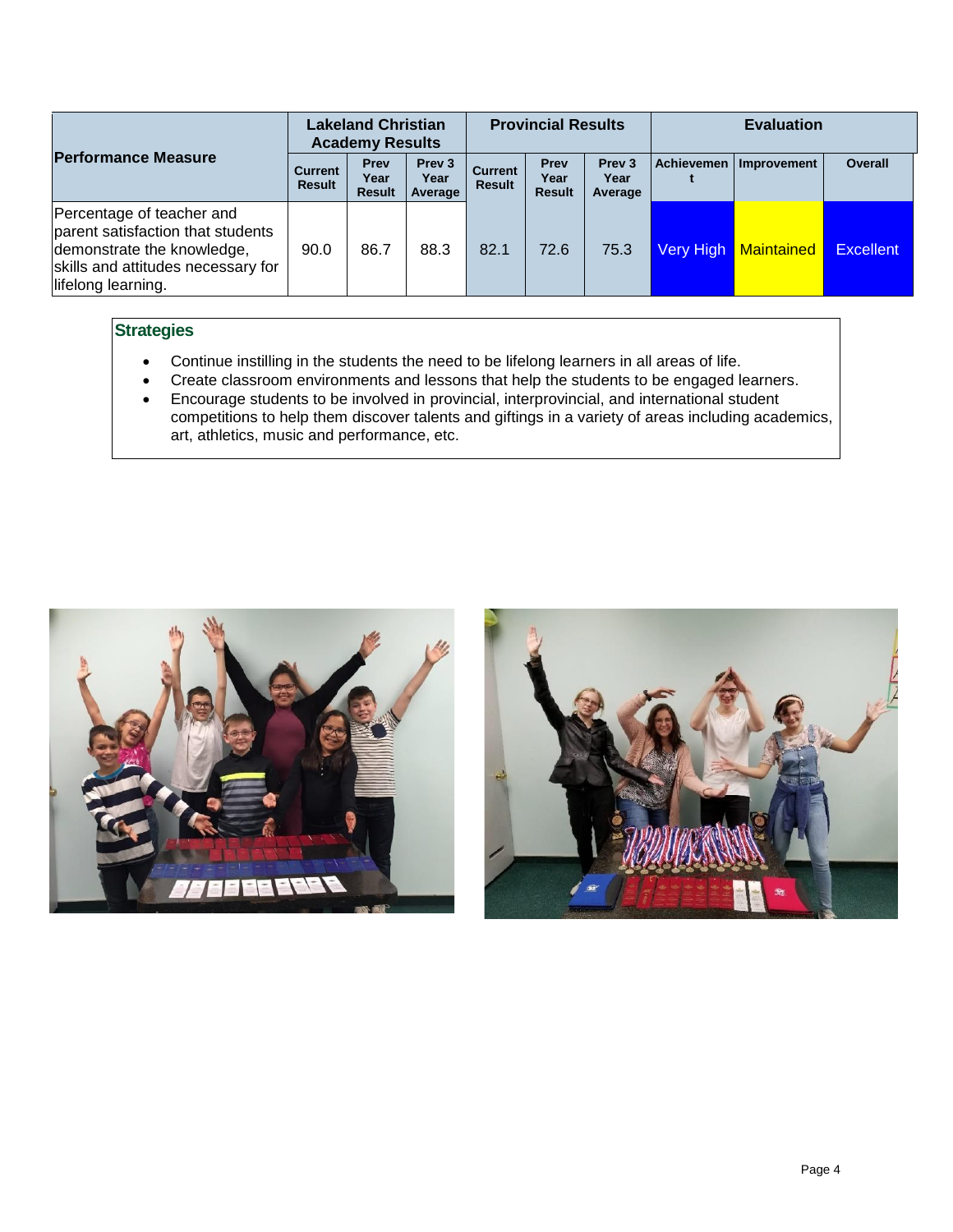# **Program of Studies**

|                                                                                                                                                                                                                               |                                 | <b>Lakeland Christian</b><br><b>Academy Results</b> |                                      | <b>Provincial Results</b>       |                               |                                      | <b>Evaluation</b> |                   |                  |
|-------------------------------------------------------------------------------------------------------------------------------------------------------------------------------------------------------------------------------|---------------------------------|-----------------------------------------------------|--------------------------------------|---------------------------------|-------------------------------|--------------------------------------|-------------------|-------------------|------------------|
| <b>Performance Measure</b>                                                                                                                                                                                                    | <b>Current</b><br><b>Result</b> | Prev<br>Year<br><b>Result</b>                       | Prev <sub>3</sub><br>Year<br>Average | <b>Current</b><br><b>Result</b> | Prev<br>Year<br><b>Result</b> | Prev <sub>3</sub><br>Year<br>Average | Achievemen        | Improvement       | <b>Overall</b>   |
| Percentage of teachers, parents<br>land students satisfied with the<br>opportunity for students to<br>receive a broad program of<br>studies including fine arts,<br>career, technology, and health<br>and physical education. | 97.8                            | 91.8                                                | 94.8                                 | 81.9                            | 82.4                          | 82.1                                 | Very High         | <b>Maintained</b> | <b>Excellent</b> |

#### **Comment on Results**

- We are a small school and strive to accomplish our mission with excellence.
- We make available variety of options to our students through distance learning in areas we cannot offer due to our size
- Both students and parents enjoy and appreciate the opportunity to participate in ACE Regional Convention that allows the student to perform and excel in areas of fine arts, technology, and athletics.

#### **Strategies**

- Incorporate work experience programs, CTS, Registered Apprenticeship Programs, other offcampus programs, ICT and community service into the school curricula where appropriate.
- Communicate to students and parents the courses available through distance education.
- Continue to have "specialists" come into our classrooms to teach and give workshops in various classes.
- Encourage students in grades 3 to 12 to participate in provincial, interprovincial, and international student competitions to help them discover talents and giftings in a variety of areas including art, athletics, music and performance, etc.

PAT and Diploma results are not reported due to the impact of Covid on learning. There were no provincial tests written last year. Our students continue to perform well in Math and English due to our focus on the basics, individualized learning and mastery learning.

Overall, our students achieve above average marks and merit the Rutherford Scholarship, as well as many other scholarships, for their academic achievement.

High school completion rates remain very high though the past two years we have not had any grade 12 students. Most of our students transition to some form of postsecondary school, whether it be College, University, or Bible College.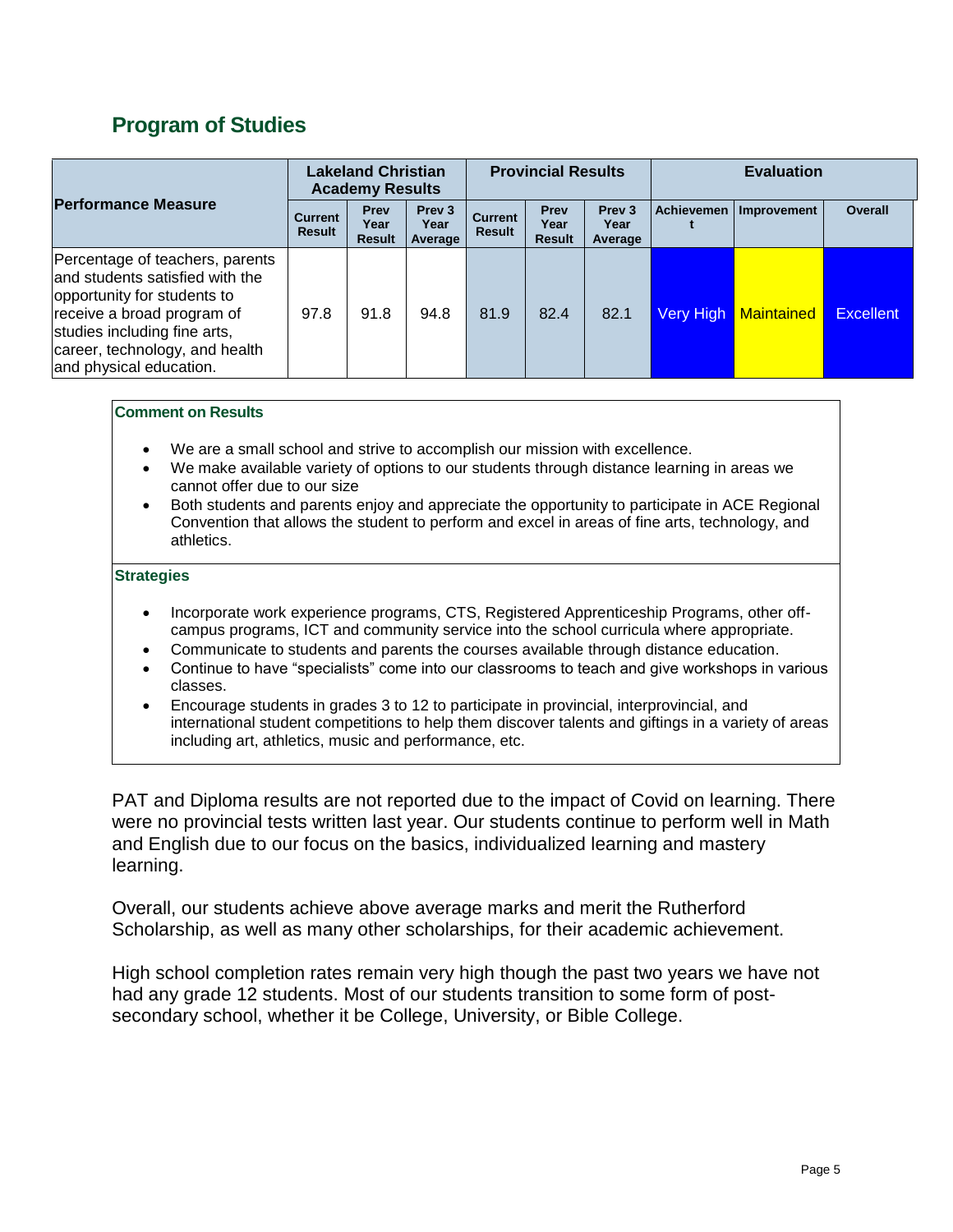### **Governance, Management, and Professional Growth**

|                                                                                                                                                                                         | <b>Lakeland Christian</b><br><b>Academy Results</b> |                                   |                                      |                                 | <b>Provincial Results</b>         |                                      | <b>Evaluation</b> |                           |                  |
|-----------------------------------------------------------------------------------------------------------------------------------------------------------------------------------------|-----------------------------------------------------|-----------------------------------|--------------------------------------|---------------------------------|-----------------------------------|--------------------------------------|-------------------|---------------------------|------------------|
| <b>Performance Measure</b>                                                                                                                                                              | <b>Current</b><br><b>Result</b>                     | <b>Prev Year</b><br><b>Result</b> | Prev <sub>3</sub><br>Year<br>Average | <b>Current</b><br><b>Result</b> | <b>Prev Year</b><br><b>Result</b> | Prev <sub>3</sub><br>Year<br>Average |                   | Achievement   Improvement | <b>Overall</b>   |
| Percentage of teachers,<br>parents and students<br>indicating that their<br>school and schools in<br>their jurisdiction have<br>improved or stayed the<br>same the last three<br>vears. | 100.0                                               | 100.0                             | 100.0                                | 81.0                            | 81.0                              | 81.0                                 | <b>Very High</b>  | <b>Maintained</b>         | <b>Excellent</b> |
| Percentage of teachers<br>and parents satisfied<br>with parental<br>involvement in decisions<br>about their child's<br>leducation.                                                      | 100.0                                               | 100.0                             | 100.0                                | 79.5                            | 81.8                              | 81.4                                 | <b>Very High</b>  | <b>Maintained</b>         | <b>Excellent</b> |
| Percentage of teachers,<br>parents and students<br>satisfied with the overall<br>quality of basic<br>education.                                                                         | 100.0                                               | 100.0                             | 100.0                                | 89.6                            | 90.3                              | 90.2                                 | <b>Very High</b>  | <b>Maintained</b>         | <b>Excellent</b> |

#### **Comment on Results**

- We strive for continuous improvement by upgrading teaching aids and resource materials, as well as offering various professional development opportunities to staff during the school year.
- Our school is a school of choice for parents.
- We communicate our vision and core values clearly.

#### **Strategies**

- Continue to ask for and make use of parent volunteers in the Learning Centre.
- Continue to solicit input from stakeholders for use in planning.
- Continue to constantly look for ways to improve the school in all areas.
- Teachers communicate with parents through a variety of media.
- Teachers and staff work hard to create a friendly and respectful environment in the school.
- Continue to encourage staff to find and take part in professional development that meet their specific needs.

### **Parental Involvement**

- Lakeland Christian School Society is a not for profit charitable society, operated by a board and a strong community of educators, students and parents.
- We enjoy ongoing clear lines of communication with our parents, which provide a strong and effective partnership in educating our students. Newsletters, email, social media, student agendas, and face-to-face communication each play a part in building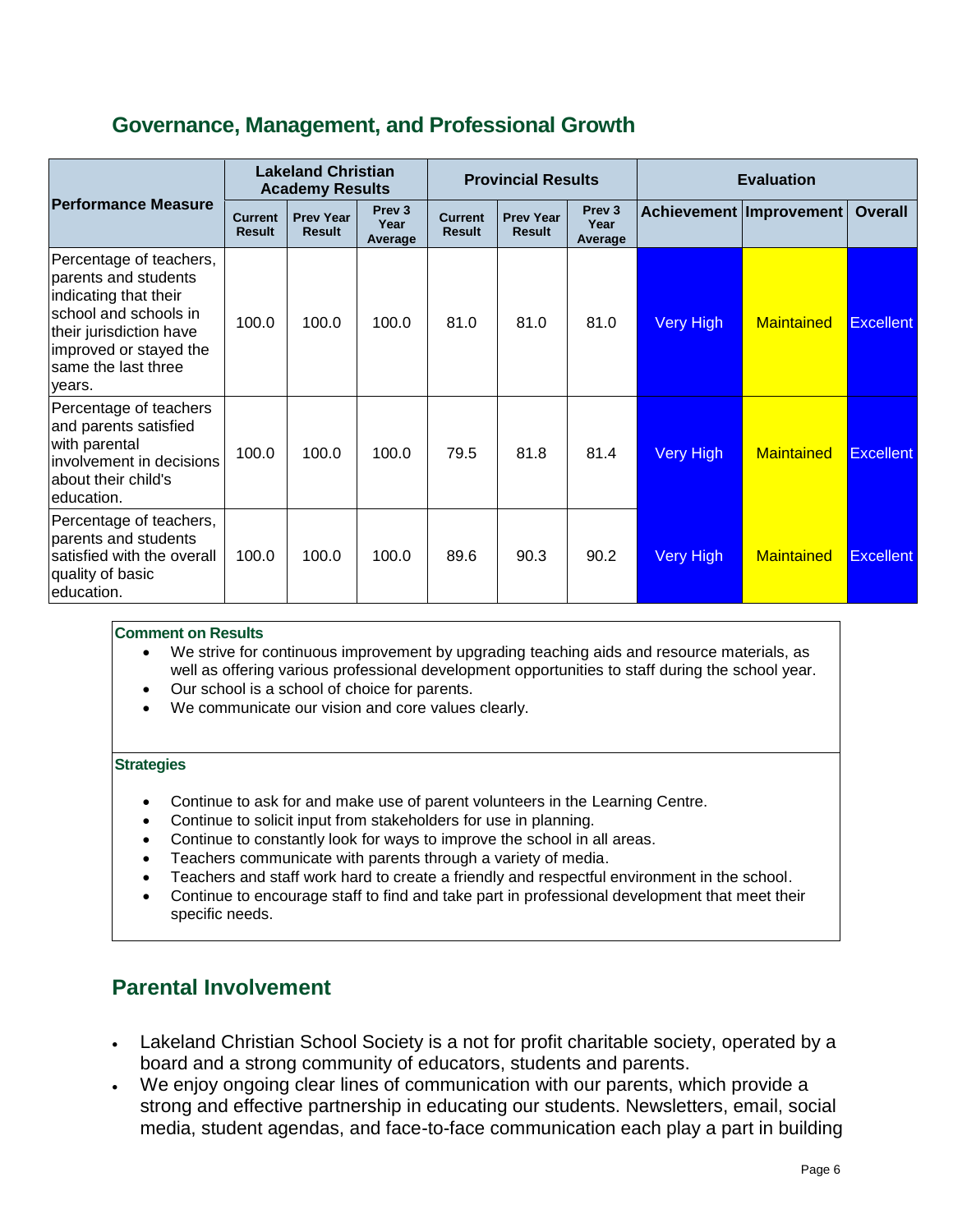a vibrant trusting relationship with our parents based on the mutual concern for the students' best interests being served.

• Parents are actively involved in the operation of the school and at school events as volunteers further enhancing student program quality.

# **Understanding and Respect FNMI History**

| <b>Goal</b>                                                                                                                                                                            |  |  |  |  |  |  |  |  |
|----------------------------------------------------------------------------------------------------------------------------------------------------------------------------------------|--|--|--|--|--|--|--|--|
| Students will learn about the history of First Nations, Inuit, and Metis within Canada and demonstrate<br>respect for all people and cultures as they are created in the image of God. |  |  |  |  |  |  |  |  |
|                                                                                                                                                                                        |  |  |  |  |  |  |  |  |
| <b>Comment on Results</b>                                                                                                                                                              |  |  |  |  |  |  |  |  |
| The Program of Studies incorporates FNMI culture, history, and perspectives into social studies<br>$\bullet$<br>at most grade levels.                                                  |  |  |  |  |  |  |  |  |

• We promote the study and appreciation of other cultures and unique backgrounds in our classrooms. This aligns with our belief that all people are created in the image of God and culture, art, social structures, reflect how we have been created.

#### **Strategies**

- Teachers highlight FNMI values that connect to views of environment stewardship, resource usage and respect for creation.
- Staff are encouraged to attend FNMI workshops at the various professional development conferences that we attend.

### **Whistleblower Protection**

Lakeland Christian Academy employees should feel comfortable in all aspects of their job including when it comes to filing a complaint. The Board of the Lakeland Christian School Society encourages employees to comply with their respective code of ethics in making good faith reports of any unlawful or improper conduct without the fear of retaliation.

Section 32 of the Public Interest Disclosure Act (2013) requires that school authorities include their annual report of disclosures in their Annual Education Results Report. In accordance with this Act and the reporting requirement, there were no incidences of wrongdoing reported or investigated in the 2020-2021 school year.